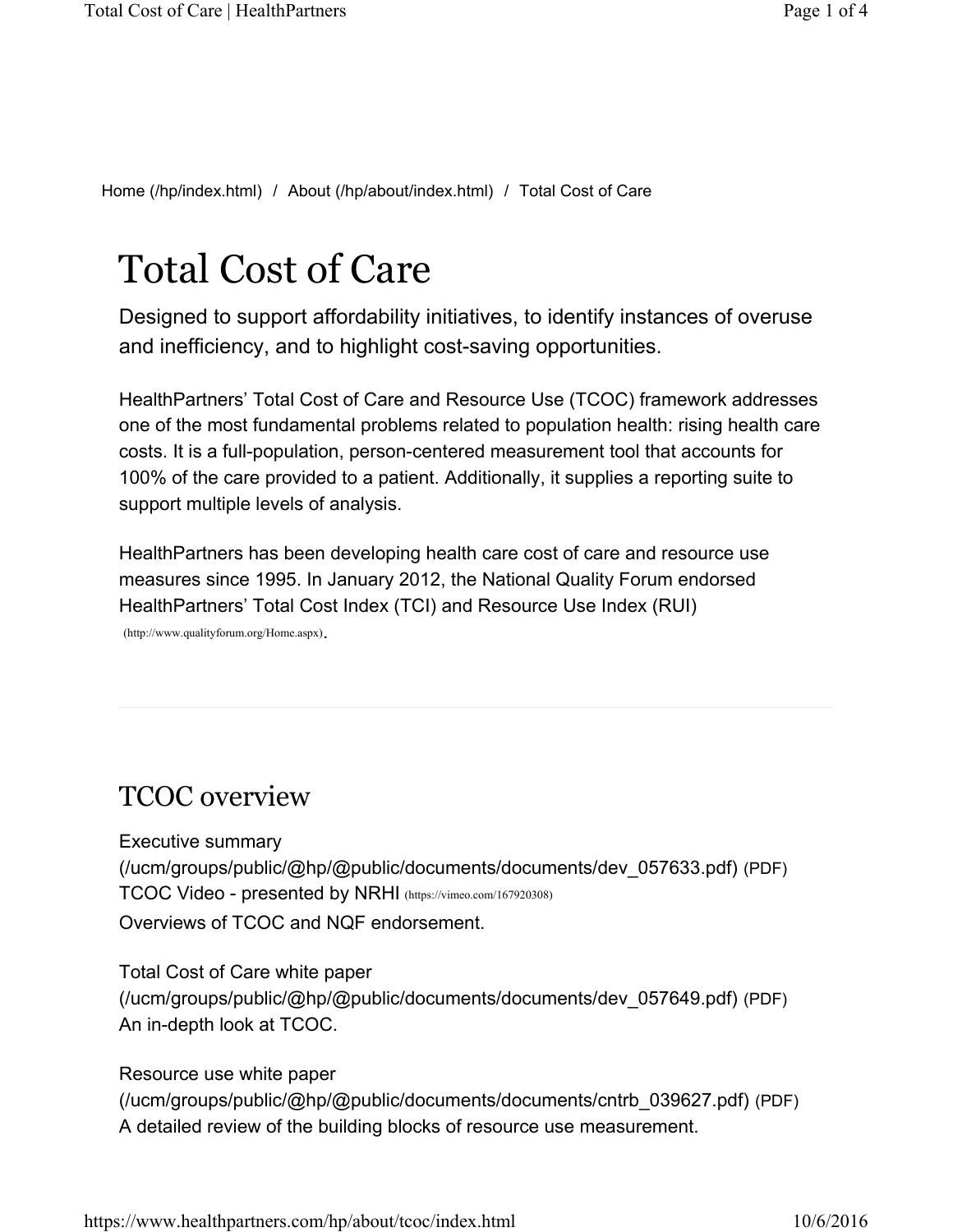Analytic packages (/ucm/groups/public/@hp/@public/documents/documents/cntrb\_042113.pdf) (PDF) Reporting suite overview.

Coverage

(/ucm/groups/public/@hp/@public/documents/documents/cntrb\_039626.pdf) (PDF) TCOC is widespread throughout the United States.

# Technical papers

Guidelines and considerations for risk-adjusting, case-mixing and segmenting technical paper (/ucm/groups/public/@hp/@public/documents/documents/cntrb\_030957.pdf) (PDF)

Attribution use in Total Cost of Care technical paper (/ucm/groups/public/@hp/@public/documents/documents/cntrb\_031064.pdf) (PDF)

Considerations for expanded use of Total Cost of Care (/ucm/groups/public/@hp/@public/documents/documents/entry\_180261.pdf) (PDF)

#### TCOC characteristics

- **Population-based model**
- **Attributable** to medical groups for **accountability**
- Includes **all care, treatment costs**, places of service, and provider types
- Measures **overall performance relative to other groups**
- **Illness-burden adjusted**
- **Drillable** to condition, procedure, and service level
- Identifies **price differences and utilization drivers**

## Fulfilling the Triple Aim

TCOC measurement supports HealthPartners' commitment to achieve the Institute of Healthcare Improvement's Triple Aim.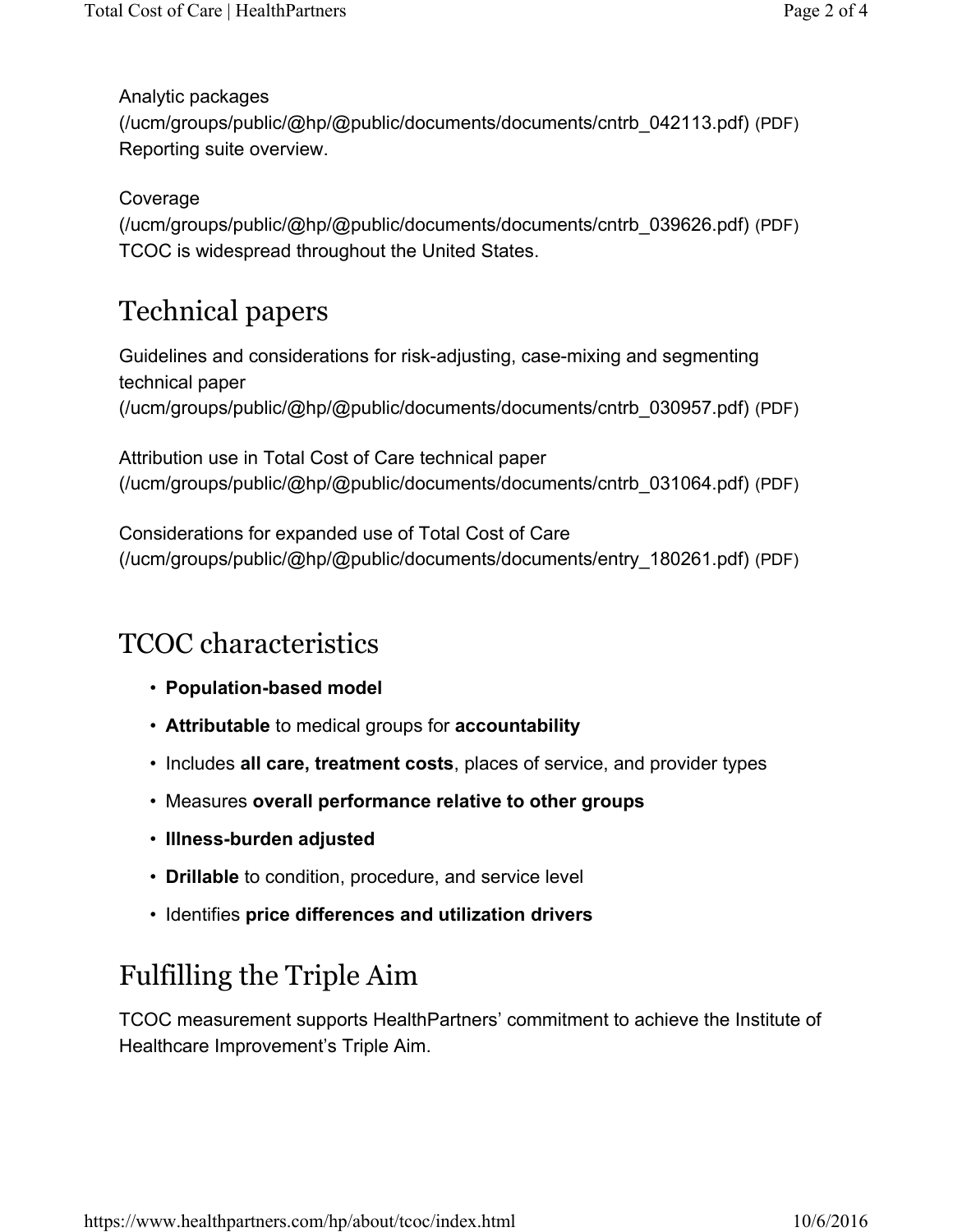



### In the news

Maine Health Management Coalition receives NQF Quality Award using HealthPartners' TCOC (http://www.qualityforum.org/2016\_Consumers\_and\_Patients\_for\_Quality\_Award.aspx) May 2016

MN Medical Costs Rose in 2014, but Varied Widely from Clinic to Clinic

(http://www.startribune.com/minnesota-s-medical-costs-rose-in-2014-but-varied-widely-from-clinic-to-clinic/328138081/)

Sept 2015

MN Community Measurement – Comparison of Medical Group Costs (http://mncm.org/wp-content/uploads/2015/06/2014-TCOC-Report-Final.pdf) (PDF) June 2015

HealthPartners' Medical Director Participating in CMS Health Care Payment Learning and Action Network (http://innovation.cms.gov/initiatives/Health-Care-Payment-Learning-and-Action-Network/) May 2015

Network for Regional Healthcare Improvement – Building Transparency

(http://healthaffairs.org/blog/2015/04/20/building-cost-transparency-from-the-ground-up/)

April 2015

AJMC – Making Measurement Meaningful

(http://www.ajmc.com/journals/issue/2015/2015-vol21-n5/making-measurement-meaningful)

May 2015

AJMC – Tracking Spending Using a Distributed Data Model

(http://www.ajmc.com/journals/issue/2014/2014-vol20-n8/tracking-spending-among-commercially-insured-beneficiaries-using-a-distributed-data-

model/P-1)

September 2014

A commentary on Measuring and Assigning Accountability for Healthcare Spending (/ucm/groups/public/@hp/@public/documents/documents/cntrb\_044267.pdf) (PDF) August 2014